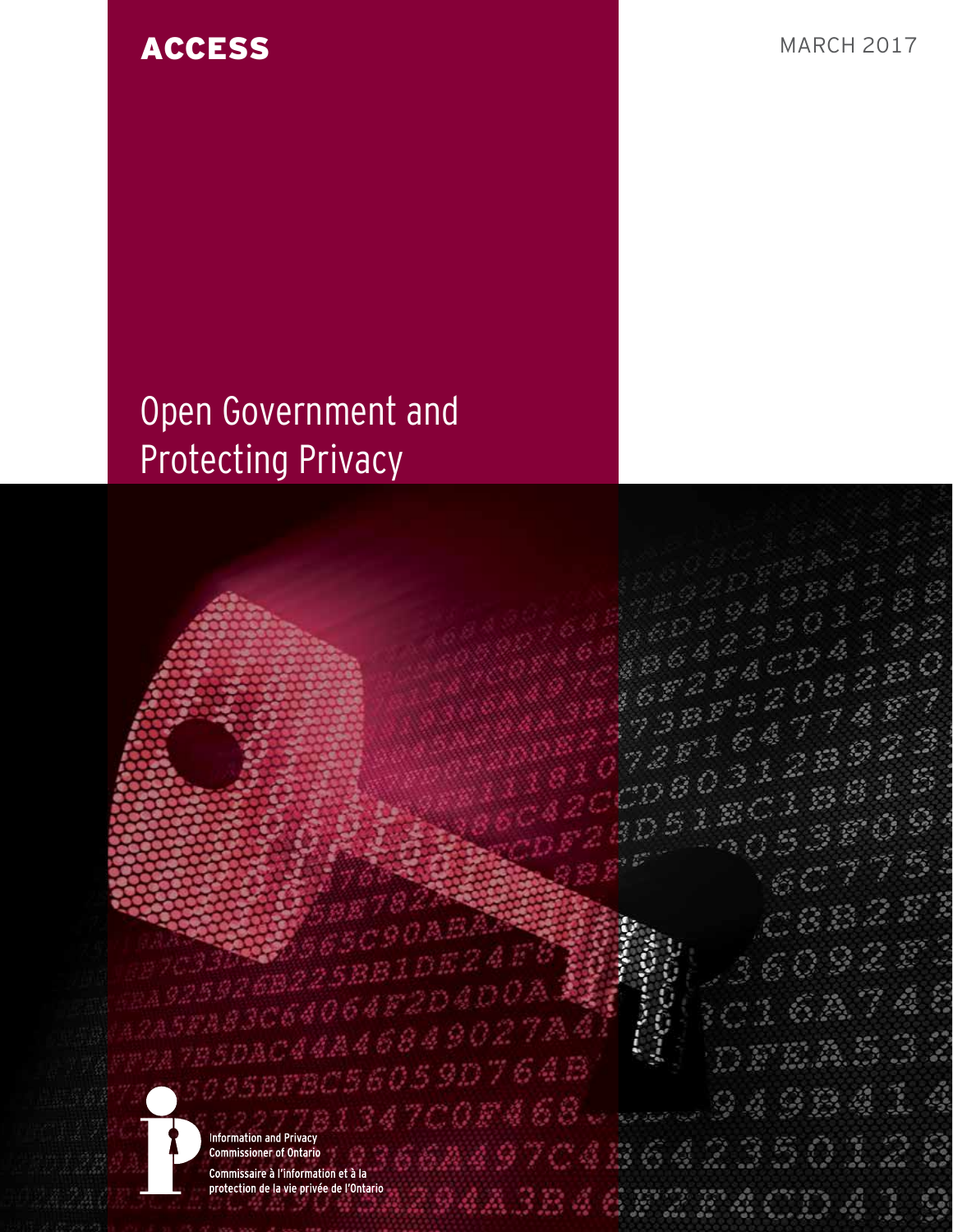# **CONTENTS**

| 3. PROTECTING PERSONAL                                              |
|---------------------------------------------------------------------|
| 3.1 Define Purposes 4                                               |
| 3.2 Authority to Collect, Use or<br>Disclose Personal Information 5 |
| 3.3 Data Minimization 5                                             |
| 3.4 Exception to Open by Default 6                                  |

|  | 3.5 De-identification 8             |  |
|--|-------------------------------------|--|
|  | 4. ADDRESS PRIVACY PROACTIVELY  9   |  |
|  | 4.1 Privacy Protection Framework9   |  |
|  |                                     |  |
|  | 4.3 Privacy Impact Assessments  11  |  |
|  | 4.4 Third-Party Service Providers11 |  |
|  | 4.5 Transparency  12                |  |
|  | 4.6 Ongoing Review  13              |  |
|  |                                     |  |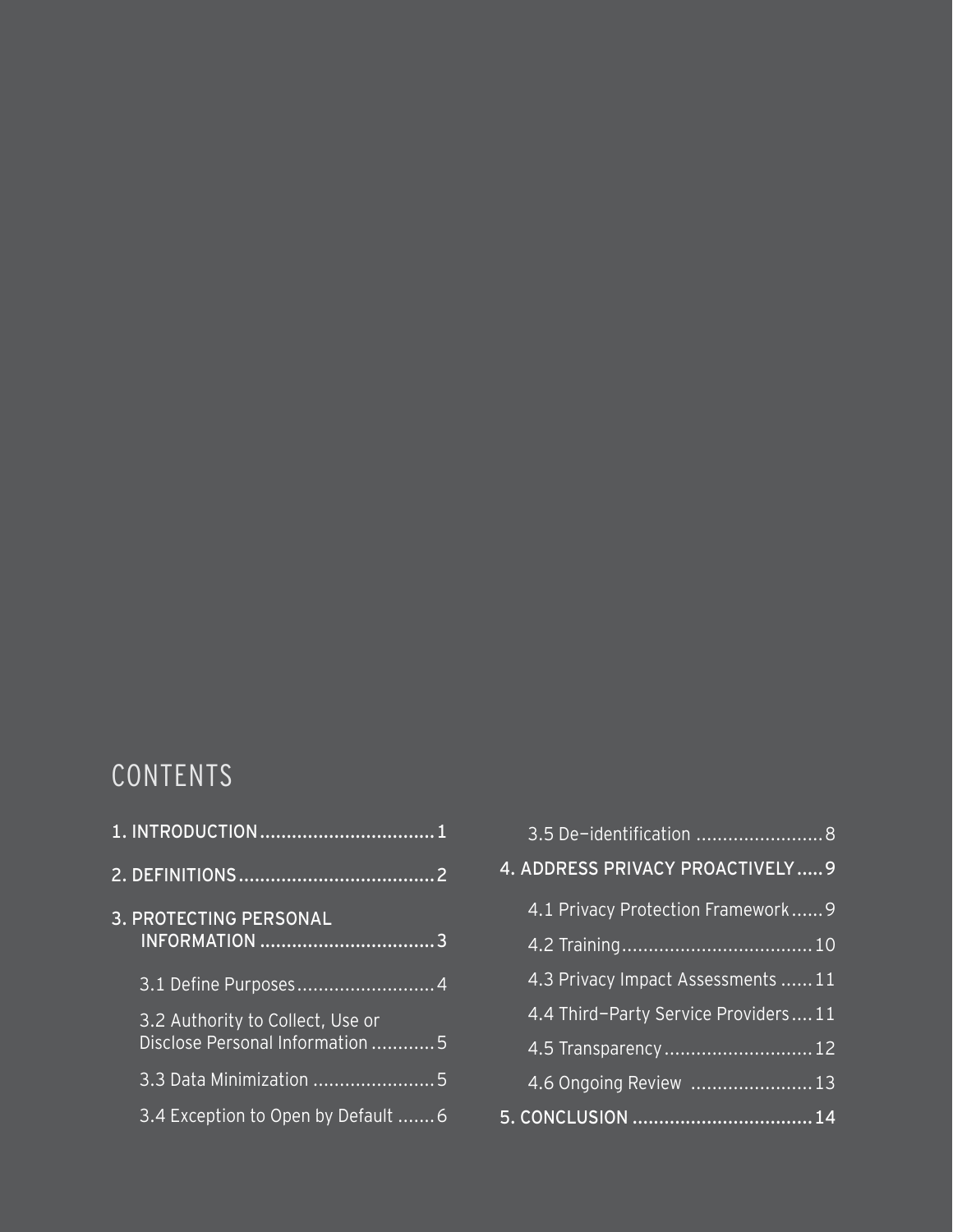# <span id="page-2-1"></span><span id="page-2-0"></span>1. INTRODUCTION

The Office of the Information and Privacy Commissioner of Ontario (IPC) is a strong supporter of Open Government and encourages institutions covered by the *[Freedom of Information and Protection of Privacy Act](https://www.ontario.ca/laws/statute/90f31)* (*FIPPA*) and the *[Municipal Freedom of Information and Protection of](https://www.ontario.ca/laws/statute/90m56)  [Privacy Act](https://www.ontario.ca/laws/statute/90m56)* (*MFIPPA*) to be more open and transparent, and to enhance their engagement with the public.

To assist institutions in adopting Open Government, the IPC has published three papers:

- *• [Open Government: Key Concepts and Benefits](https://www.ipc.on.ca/wp-content/uploads/2016/09/Open-Government-Key-Concepts-and-Benefits.pdf)* is an introduction to Open Government. It highlights two critical goals: enhancing access to government-held information and public participation.
- *• [Open Government: Key Implementation Considerations](https://www.ipc.on.ca/wp-content/uploads/2016/08/Open-Government-Key-Implementation-Considerations.pdf)* provides institutions with an overview of important factors to consider when implementing Open Government.
- *• Open Contracting: [Proactive Disclosure of Procurement Records](https://www.ipc.on.ca/wp-content/uploads/Resources/open-contracting.pdf)* details the benefits of proactive disclosure of procurement records and offers tips on designing and implementing a transparent procurement process.

While Open Government offers many benefits to government, businesses, and the public, the pursuit of increased government transparency and public engagement could negatively affect individuals' privacy if initiatives are not properly designed, implemented, and monitored. Privacy risks include:

- more **[personal information](#page-2-1)** may be collected, used or disclosed than is necessary
- personal information may be used for unrelated purposes (for example, data profiling and mining)
- personal information may be published without authority
- individuals may be re-identified by combining published de-identified **[data](#page-3-1)** or **[information](#page-3-2)** with other publicly available records

The protection of privacy is essential to the viability and sustainability of Open Government. It is also necessary to creating and maintaining public trust and confidence. Institutions need to consider privacy at each stage of their Open Government programs to ensure that personal information is protected and they are complying with relevant legislative requirements.

The purpose of this paper is to help institutions understand that privacy is not a barrier to Open Government, and that proactively addressing **[privacy](#page-4-1)  [risks](#page-4-1)** is critical to its success.

**The protection of privacy is essential to the viability and sustainability of Open Government. It is also necessary to creating and maintaining public trust and confidence.**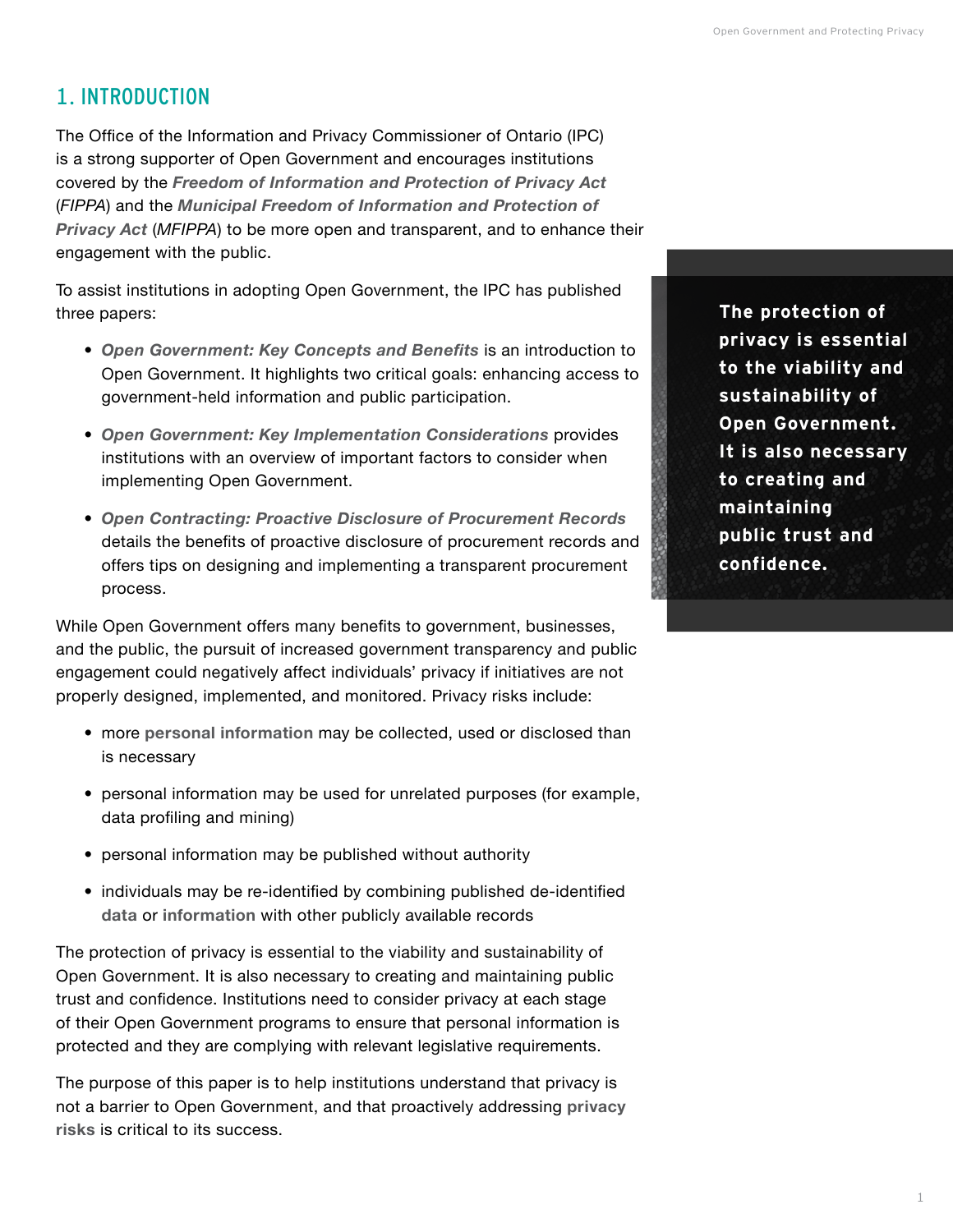# <span id="page-3-0"></span>2. DEFINITIONS

- **• Big data** is extremely large and diverse datasets that may be analyzed to reveal patterns, trends, and associations, especially related to human behaviour and interactions.<sup>1</sup>
- <span id="page-3-6"></span>**• Business identity information** is the name, title, contact information, or the designation of an individual acting in a business, professional, or official capacity. Generally, it is not personal information.<sup>2</sup>
- <span id="page-3-1"></span>**• Data** is raw, unorganized facts and figures that need to be processed, such as a database containing a collection of numbers.
- <span id="page-3-3"></span>**• Data subject** is the individual to whom personal information relates (that is, a natural person, not an organization).
- <span id="page-3-4"></span>**• Direct identifiers** are variables that provide an explicit link to an individual and can directly identify them. Examples include name, email address, home address, telephone number, health insurance number, and social insurance number.<sup>3</sup>
- <span id="page-3-5"></span>**• Indirect or quasi-identifiers** can be used, either by themselves or in combination with other available information, to uniquely identify individuals. Examples include information such as gender, marital status, postal code or other location information, a significant date (for example, birth, death, hospital admission or discharge, autopsy, specimen collection, or visit), diagnosis information, profession, ethnic origin, visible minority status, and income.<sup>4</sup>
- <span id="page-3-2"></span>**• Information** is processed, organized data, such as an analysis of numbers in a database that makes them understandable and reveals their meaning and context.
- **• Metadata** defines and describes the structure and meaning of information resources, and the context and systems in which they exist.<sup>5</sup>
- **• Open Data** is the proactive release of government data in free, accessible and machine-readable formats, to encourage its use by businesses, the public, and government.<sup>6</sup>
- **• Open Dialogue** is active and intentional engagement, using new ways to give the public a meaningful voice in planning, decision-making, and the development of government policies, programs, and services.<sup>7</sup>

<sup>1</sup> *[Oxford Dictionary](https://en.oxforddictionaries.com/definition/big_data)*, Oxford University Press, 2017 (online), accessed January 16, 2017.

<sup>2</sup> Section 2(3) of the *[Freedom of Information and the Protection of Privacy Act](https://www.ontario.ca/laws/statute/90f31)* (*FIPPA)* and 2(2.1) of the *[Municipal Freedom of Information and Protection of Privacy Act](https://www.ontario.ca/laws/statute/90m56)* (*MFIPPA*).

<sup>3</sup> Information and Privacy Commissioner of Ontario (IPC), *[De-identification Guidelines for](https://www.ipc.on.ca/wp-content/uploads/2016/08/Deidentification-Guidelines-for-Structured-Data.pdf)  [Structured Data](https://www.ipc.on.ca/wp-content/uploads/2016/08/Deidentification-Guidelines-for-Structured-Data.pdf)*, June 2016, 8.

<sup>4</sup> **[Ibid](https://www.ipc.on.ca/wp-content/uploads/2016/08/Deidentification-Guidelines-for-Structured-Data.pdf).**, 8-9.

<sup>5</sup> Treasury Board of Canada, *[Standard on Metadata](https://www.tbs-sct.gc.ca/pol/doc-eng.aspx?id=18909)* (online), modified June 24, 2010.

<sup>6</sup> Government of Ontario, Open Government Engagement Team, *[Open by Default: A new way](https://www.ontario.ca/page/open-default-new-way-forward-ontario)  [forward for Ontario](https://www.ontario.ca/page/open-default-new-way-forward-ontario)* (online), modified April 1, 2016.

<sup>7</sup> **[Ibid](https://www.ontario.ca/page/open-default-new-way-forward-ontario)***.*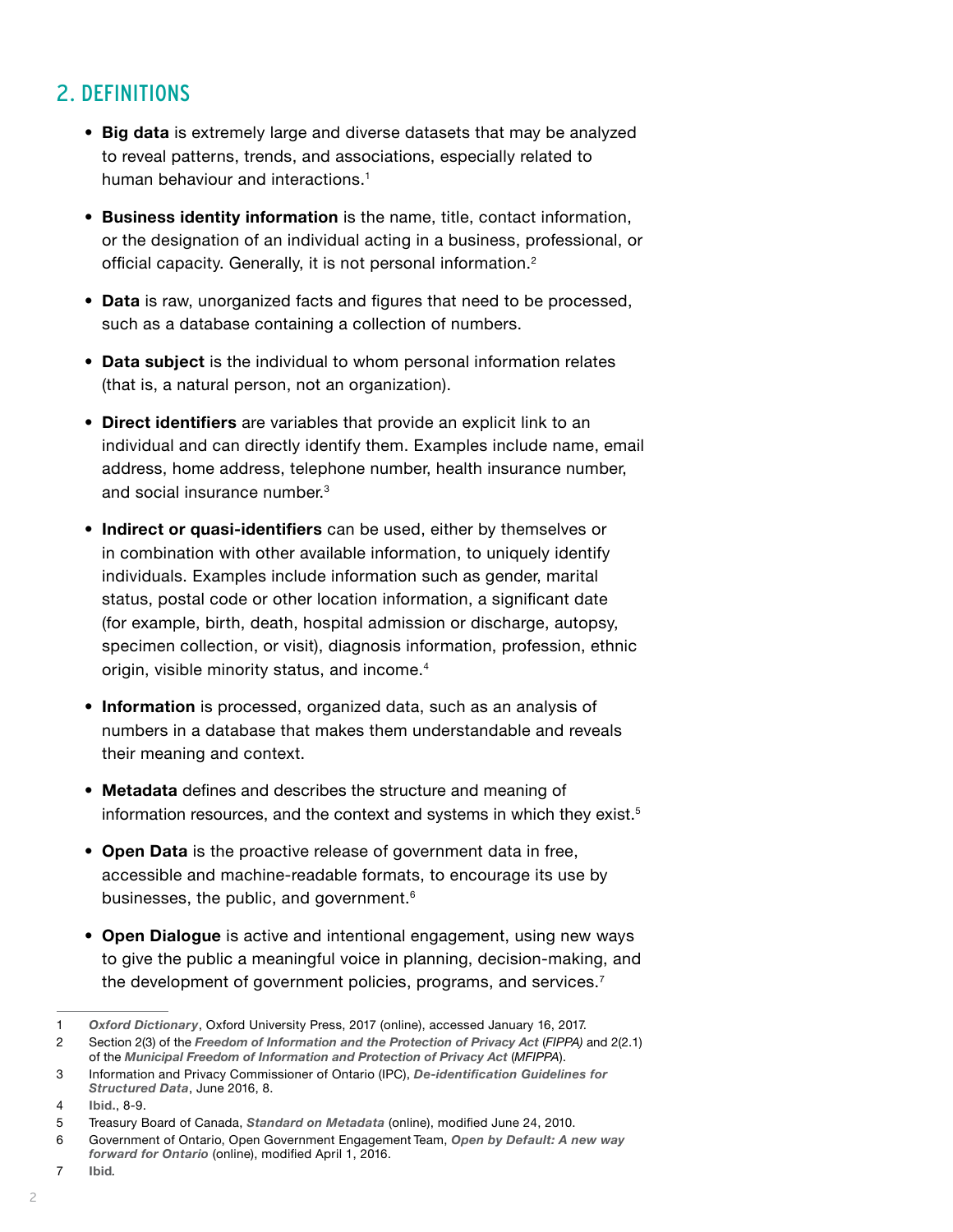- <span id="page-4-0"></span>**• Open Information** is the proactive release of information about government programs, services, and operations to improve transparency and accountability and increase public understanding and engagement.<sup>8</sup>
- **• Personal information** is recorded information about an identifiable individual and includes, but is not limited to race, nationality, religion, age, sex, marital status, education, medical or criminal history, financial information, identifying numbers (for example, social insurance number), address, telephone number, fingerprints, blood type, and opinions. If there is a reasonable expectation that an individual can be identified from information (either alone or when combined with other information), such information will likely qualify as personal information.<sup>9</sup>
- <span id="page-4-2"></span>**• Privacy breach** occurs when personal information is collected, retained, used or disclosed in ways contrary to the provisions of *FIPPA* or *MFIPPA*. <sup>10</sup> A privacy breach may also occur when institutions subject to the *Personal Health Information Protection Act* (*PHIPA*) manage personal health information in ways that are contrary to the legislation.
- <span id="page-4-1"></span>**• Privacy risk** is something that could jeopardize or negatively impact the data subject's privacy such as an unauthorized collection, use or disclosure.

#### 3. PROTECTING PERSONAL INFORMATION

Both *FIPPA* and *MFIPPA* define how personal information must be managed throughout its entire lifecycle, including:

- how and why personal information may be lawfully collected, used and disclosed
- its required level of accuracy
- how it should be secured
- how long it should be retained, at a minimum
- how it should be disposed of

Your institution may have other legislative privacy requirements (for example, some institutions may be health information custodians or employ them and be required to comply with *PHIPA* as well). Your institution may also have corporate policies that define other mandatory privacy requirements. The legislative and other privacy rules relevant to your institution are the framework within which your Open Government initiative must function.

<sup>8</sup> **[Ibid](https://www.ontario.ca/page/open-default-new-way-forward-ontario)***.*

<sup>9</sup> Section 2(1) of *FIPPA* and *MFIPPA*.

<sup>10</sup> IPC, *[Privacy Breach Protocol Guidelines for Government Organizations](https://www.ipc.on.ca/wp-content/uploads/Resources/Privacy-Breach-e.pdf)*, May 2014, 1.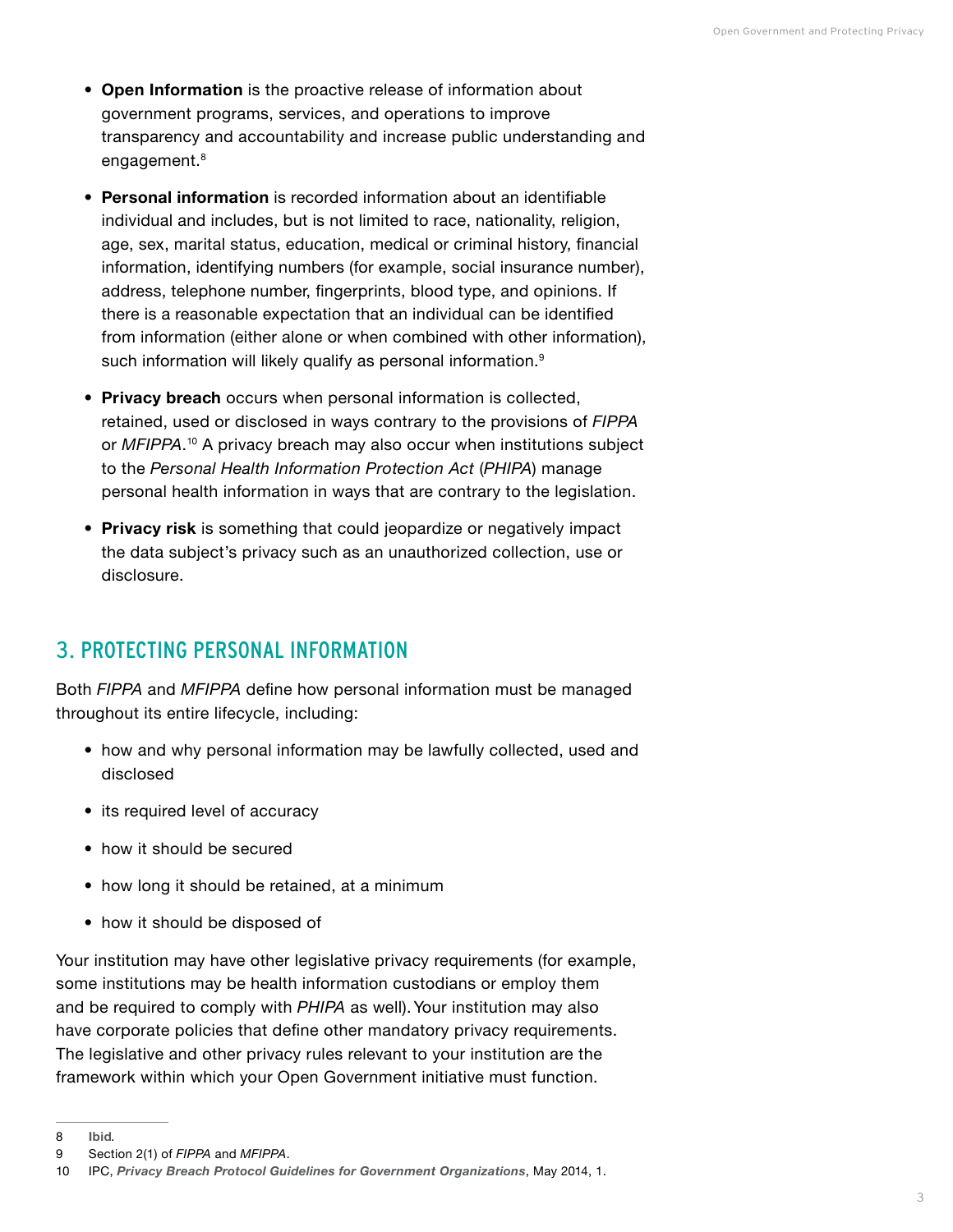<span id="page-5-0"></span>You should identify and address privacy risks in the planning and design phases of your Open Government initiative. As your program evolves, continue to evaluate its impact on privacy to determine if new risks arise and if you need to mitigate them.

Staff responsible for access and privacy, such as your freedom of information and privacy coordinator, can help you understand your legislative and other privacy obligations so you can apply appropriate measures to protect personal information. Since Open Government programs operate alongside other programs and initiatives, it is important to harmonize the privacy protective measures undertaken by your institution.

#### 3.1 DEFINE PURPOSES

It is critical to define the specific goals or purposes of your Open Government initiative and whether you need personal information to achieve them. Your goals may include:

- providing the public with a way to request services or provide feedback
- communicating to the public and stakeholders
- gathering information about technical, policy, or regulatory problems
- collaborating on the design of new government programs
- surveying public interest about an issue<sup>11</sup>

Not all interactions with the public, stakeholders, or clients require the collection, use or disclosure of personal information. For example, if your goal is to gather information about a specific regulatory problem, you may be able to eliminate the collection of personal identifiers entirely and allow the public to participate anonymously. Or you may want to crowdsource information about road conditions, street lighting, and safety hazards. The system gathering this information could be designed to not record any identifying information about people making submissions.<sup>12</sup>

Compliance with privacy legislation is required if personal information is involved, so you need to know why or if you need to collect, use and disclose personal information, and you must clearly **[communicate](#page-13-1)** those reasons to the **[data subjects](#page-3-3)**. 13

11 Jeff Jonas and Jim Harper, "Open Government: The Privacy Imperative," Chapter 29 in *[Open](http://jeffjonas.typepad.com/Open_Government_ch29_Sampler.pdf)  [Government: Collaboration, Transparency, and Participation in Practice](http://jeffjonas.typepad.com/Open_Government_ch29_Sampler.pdf)*, edited by Daniel Lathrop and Laurel Ruma, O'Reilly Media, Inc., 2010, 316 (online free sampler).

12 **[Ibid](http://jeffjonas.typepad.com/Open_Government_ch29_Sampler.pdf)***.*, 317.

Only collect, use, retain, and disclose personal information necessary to achieve your Open Government goals.

<sup>13</sup> Sections 38 and 39 *FIPPA* and 28 and 29 *MFIPPA*.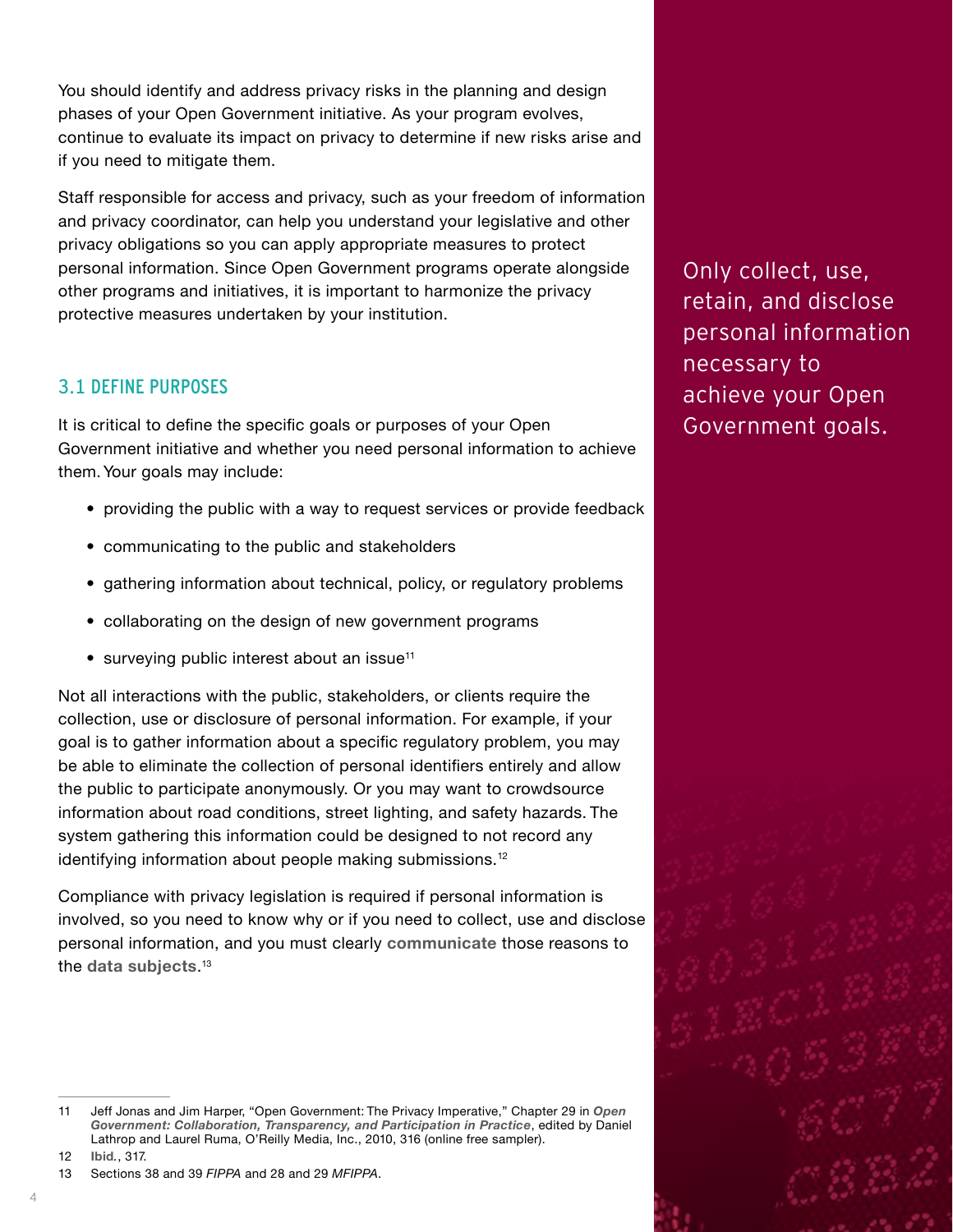#### <span id="page-6-0"></span>3.2 AUTHORITY TO COLLECT, USE OR DISCLOSE PERSONAL INFORMATION

Determining if you have the authority to collect, use and disclose personal information is an essential step in protecting privacy and ensuring the sustainability of your Open Government program.

Early in your design process, consult with your access and privacy staff and legal counsel, if necessary, to ensure you have the authority to collect, use and disclose personal information relevant to your defined goals or purposes. *FIPPA* and *MFIPPA* prohibit you from doing so unless you meet specific criteria defined in the legislation.<sup>14</sup> If you do not have the authority, you may need to take action to obtain it, or re-design your Open Government initiative.

If you collect personal information without the authority to do so, it may be considered a **[privacy breach](#page-4-2)**. As the oversight body, the IPC could order you to cease a non-compliant collection and to destroy the collected personal information.<sup>15</sup> This could adversely affect your institution's reputation and involve unnecessary expense.

The unauthorized disclosure of personal information to someone within your institution, or to an outside individual or organization, is a violation of privacy and may have significant consequences for both the individuals and your institution.

#### 3.3 DATA MINIMIZATION

Data minimization is a principle of data protection enshrined in privacy legislation around the world including *FIPPA* and *MFIPPA*. It requires you to only collect, use, retain, and disclose the personal information necessary to achieve your specified goals or purposes. It also requires you to destroy personal information when it is no longer required to fulfil the defined purposes. In the context of Open Government, this principle applies to both data and information.

When determining whether you need personal information to achieve your objectives, the test to apply is one of necessity. Is personal information essential (that is, not just helpful) to accomplishing your purpose or function? Necessity means that there is no other way to perform the activity without the personal information. If personal information is required, consider data minimization when defining your information needs. Determine the minimum amount and type of personal information you need to collect, use and disclose.

<sup>14</sup> Sections 38–43 of *FIPPA* and 28–33 of *MFIPPA*.

<sup>15</sup> Section 59(b) *FIPPA* and 46(b) *MFIPPA*.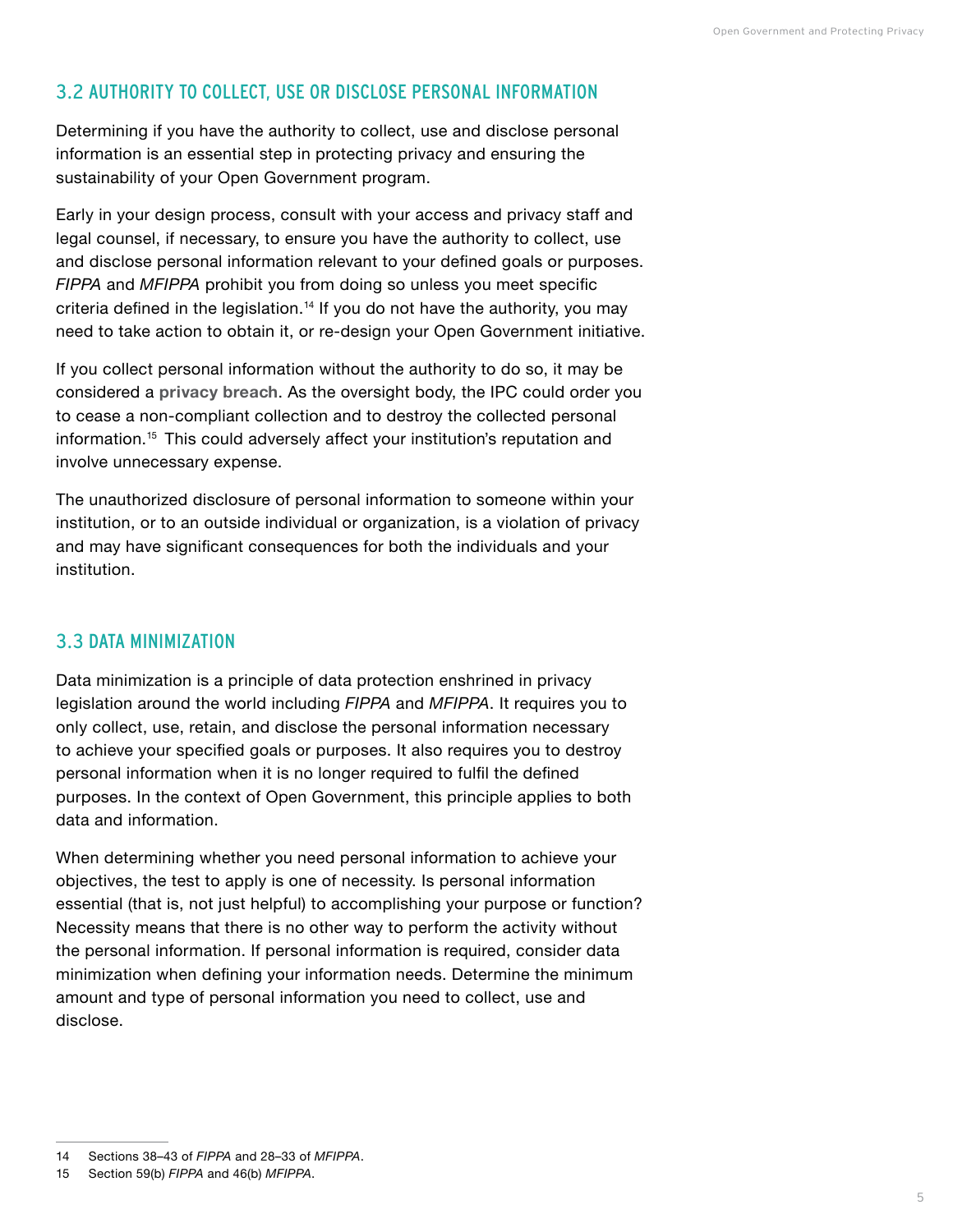<span id="page-7-0"></span>Data minimization is important to mitigate the risks posed by technology that enables the rapid collection, use and disclosure of data and information. Therefore, if possible, design restrictions or defaults into your Open Government systems, applications, or services to minimize personal information.

In particular, pay attention to **[direct](#page-3-4)** and **[indirect](#page-3-5)** identifiers such as internet protocol addresses and other device identifiers, cookies, and geolocation data. When this personal information is no longer needed (for example, the transaction or information exchange has concluded) it should be purged or de-identified at the earliest opportunity to minimize the risk of unauthorized use or disclosure. Unnecessary collection, use, retention and disclosure of personal information are significant triggers for privacy risks in the context of Open Government.

Over-collection of personal information can be a challenge when you interact with the public. Individuals may provide you with unnecessary personal information about themselves or others via social media or other means.

Your Open Government activities should be designed to enable individuals to only reveal the amount of personal information required for any given transaction or interaction.<sup>16</sup> For example, when engaging with the public through your feedback tools, determine if it is necessary for individuals to be identified. Consider:

- enabling the public to interact with your institution anonymously or pseudonymously
- generalizing the information being collected (for example, ask for an age range rather than specific age, or partial postal code instead of street address)
- providing clear notices advising that personal information is not required when you are engaging individuals
- including notices about the risk of sharing personal information through social media

### 3.4 EXCEPTION TO OPEN BY DEFAULT

The concept of open by default is a cornerstone of Open Government. It means that government-held data and information are presumed to be open to the public unless there is a compelling reason for them to remain unpublished.<sup>17</sup> The protection of privacy is one of those compelling reasons.

It is generally understood that personal information should not be published as part of Open Government because of the potential adverse impacts. For

<sup>16</sup> Jonas and Harper, **["Open Government: The Privacy Imperative,"](http://jeffjonas.typepad.com/Open_Government_ch29_Sampler.pdf)** 324.

<sup>17</sup> Open Government Engagement Team, *[Open by Default: A new way forward for Ontario](https://www.ontario.ca/page/open-default-new-way-forward-ontario)*.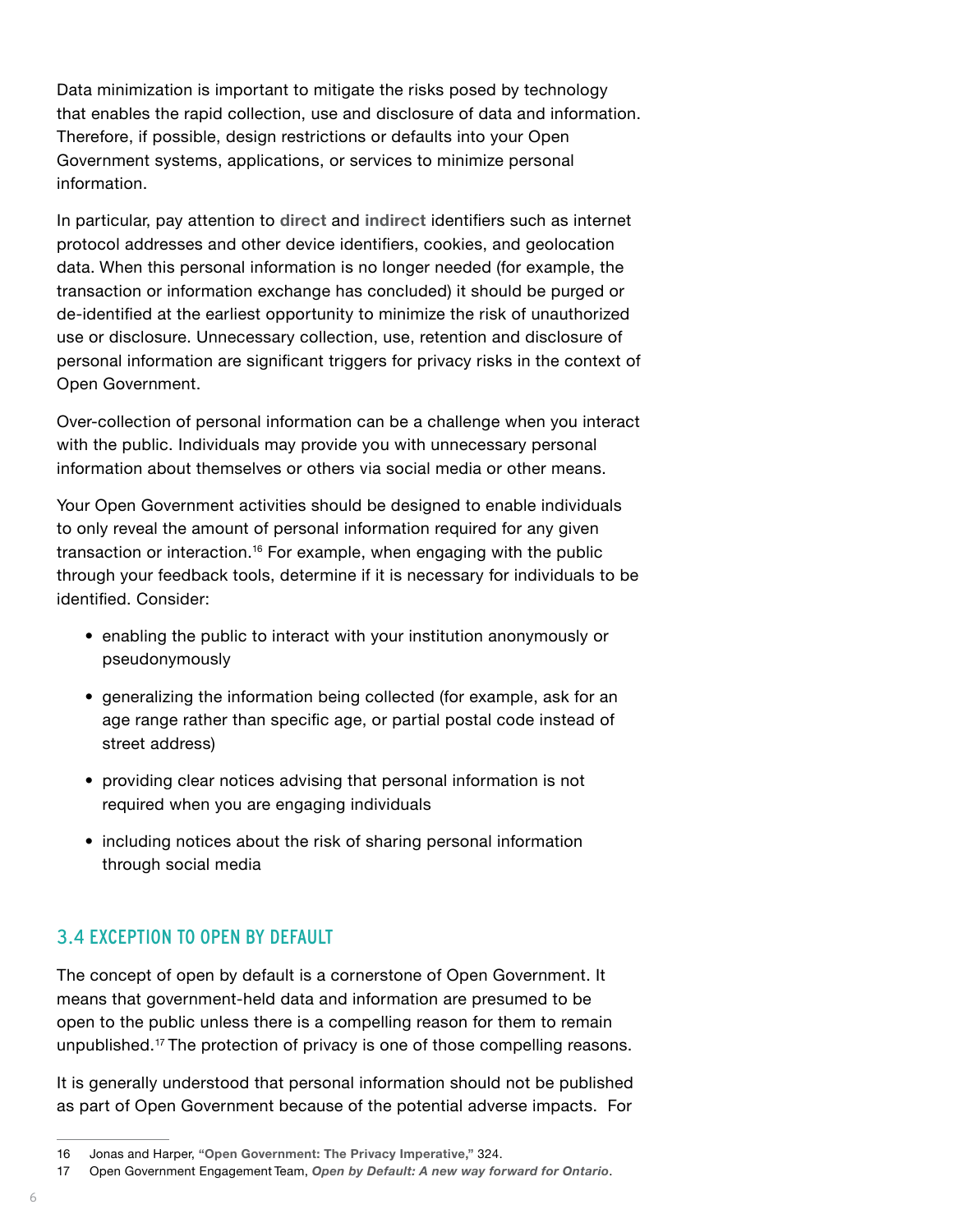example, Ontario's *[Open Data Directive](https://www.ontario.ca/page/ontarios-open-data-directive)* requires that personal information not be released under the terms of the *[Open Government Licence—](https://www.ontario.ca/page/open-government-licence-ontario) [Ontario](https://www.ontario.ca/page/open-government-licence-ontario)*. The City of Guelph's **[Open Data Portal](http://data.open.guelph.ca/)** only contains "public data that is not sensitive in nature (that is, data which is NOT personal or confidential) and does not identify or provide ways to identify individuals."18

However, for the purpose of transparency and accountability, there may be circumstances when it is in the public interest to make specific personal information publicly available, or when institutions are required by legislation to do so. Such circumstances do not mean that all personal information should be open by default. Making personal information public, when appropriate and authorized, is not the same as routinely publishing it as Open Data or Open Information under an Open Government licence.

If you publish personal information as part of Open Government, you have no control over how it may be used and by whom. There is nothing to prevent its use in profiling, data mining, and other activities that may have significant privacy implications for the data subjects. The growth of big data, with its ability to pull together and analyze disparate information, has heightened privacy concerns about the public disclosure of personal information or information that has not been sufficiently de-identified.19

The potential privacy risks associated with publishing personal information online are different from other forms of public access. You should carefully consider the privacy implications before you put any personal information on the internet.20 It may not be appropriate to publish it as Open Data or Open Information.

Search engines automatically scan websites and catalogue information. This makes the contents of records posted on websites searchable. For example, a record containing an individual's name can normally be searched for and discovered via a search engine simply by entering that person's name.

It is also important to consider your metadata when publishing data and information because it can enable access and discoverability. Consideration of metadata is also important when engaging with the public because, depending on context, it may have privacy implications. It can facilitate tracking or monitoring of individuals, analytics, data mining, and reidentification of de-identified data.

If not managed correctly, metadata can reveal sensitive information about individuals or your institution, which may present significant privacy, confidentiality, security, or legal risks. It is vital to identify and consider what metadata is necessary prior to collecting, using or disclosing data or information.



<sup>18</sup> City of Guelph, *[Open Data Frequently Asked Questions](http://data.open.guelph.ca/pages/faq)* (online).

<sup>19</sup> Teresa Scassa, Faculty of Law, University of Ottawa, *[Privacy and Open Government](http://www.mdpi.com/1999-5903/6/2/397/htm)*, Future Internet, Volume 6, Issue 2, June 2014, 407.

<sup>20</sup> IPC, *[Transparency, Privacy and the Internet: Municipal Balancing Acts](https://www.ipc.on.ca/wp-content/uploads/Resources/2015-municipal guide-public discl-access.pdf)*, August 2015, 2.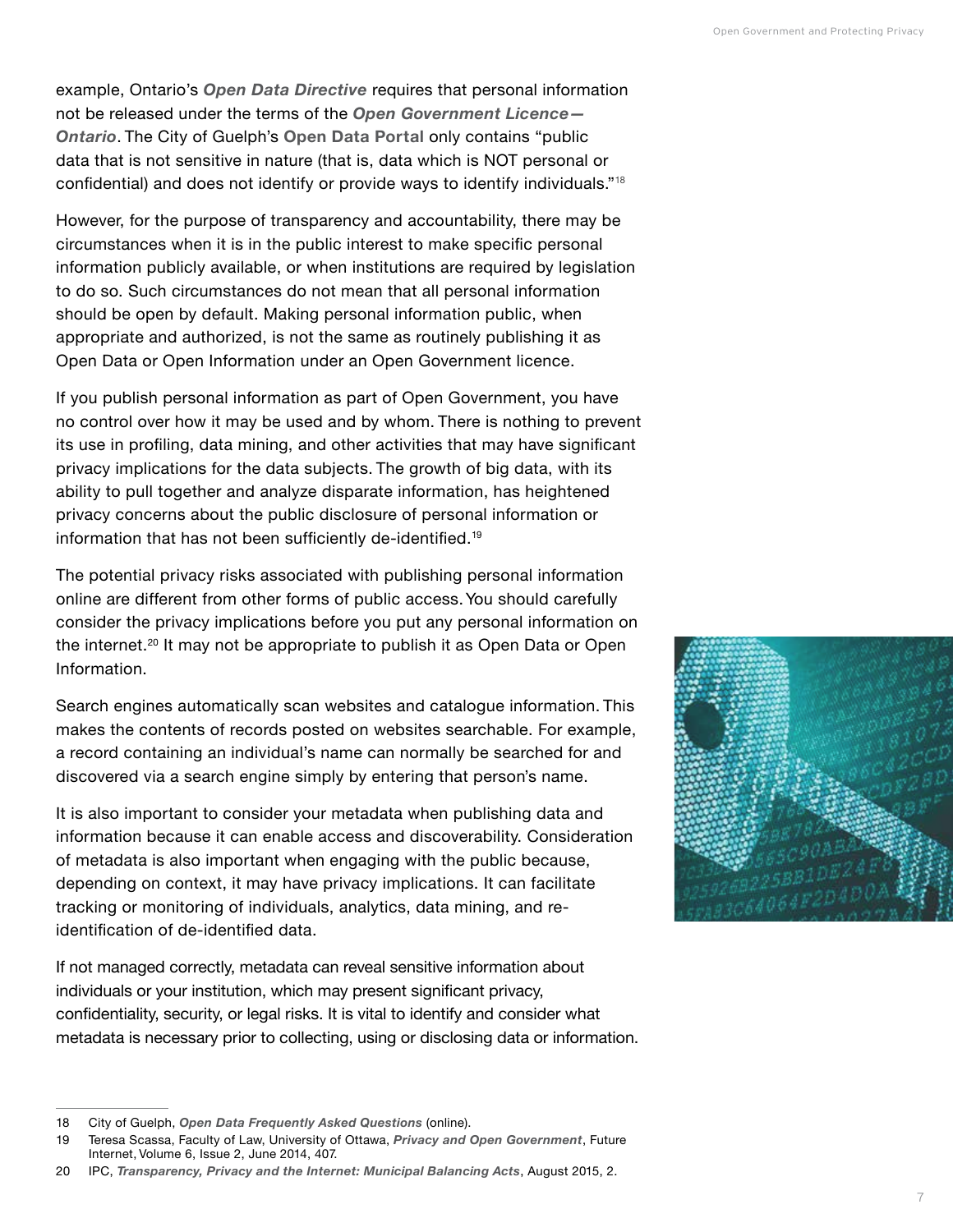#### <span id="page-9-0"></span>3.5 DE-IDENTIFICATION

De-identification is important to protecting privacy and, in turn, to building public confidence in Open Government programs.<sup>21</sup> Information is considered de-identified if it does not identify an individual directly or indirectly, and it is reasonable in the circumstances to conclude that the information could not be used, either alone or with other information, to identify an individual.<sup>22</sup> Personal information is de-identified through a process involving the removal or modification of both **[direct identifiers](#page-3-4)** and **[indirect or quasi-identifiers](#page-3-5)**.

Privacy requirements defined in *FIPPA* or *MFIPPA* only apply to personal information (that is, information about an identifiable individual). When a record containing personal information is properly de-identified, it is no longer personal information and not subject to Ontario's legislative privacy rules.

Depending upon the nature of the records involved and the context, deidentification may be a complex process. The amount of de-identification required should be proportional to the risk created by releasing the data. The level of risk depends on the sensitivity of the data, the number of data subjects involved, and how the data will be released (that is, to defined parties bound by a data sharing agreement or to the public on the internet). The higher the risk, the greater the amount and types of de-identification required in order to mitigate the risk of re-identification.

Do not assume privacy is protected simply by removing direct identifiers from a dataset. The large volume of data already available in today's big data environment means that even innocuous or anonymized datasets can contribute to the re-identification of individuals (that is, associating the data to an identifiable individual) when matched with other publicly available information.<sup>23</sup>

At a minimum, prior to publication, you should make sure that:

- a robust assessment is undertaken to identify the risks of reidentification in your particular circumstances
- direct and indirect identifiers are removed or appropriately modified in accordance with the results of the above assessment

Given the potential harm to data subjects, assessing the risks of reidentification is an essential step prior to publicly disclosing de-identified data or information. To do this effectively and to mitigate the privacy risks to an acceptable level, you need a defined and consistent de-identification process that involves subject-matter experts, which is discussed further in **De-identification is important to protecting privacy and, in turn, to building public confidence in Open Government programs.**

*<u>Come Advertised</u>* 

<sup>21</sup> Office of the Information and Privacy Commissioner for British Columbia, *[Investigation Report](https://www.oipc.bc.ca/investigation-reports/1553)  [F13-03, Evaluating the Government of British Columbia's Open Government Initiative](https://www.oipc.bc.ca/investigation-reports/1553)*, July 25, 2013, 33.

<sup>22</sup> IPC and Khaled El Emam, *[De-identification Protocols: Essential for Protecting Privacy](https://www.ipc.on.ca/wp-content/uploads/Resources/pbd-de-identifcation_essential.pdf)*, June 25, 2014, 3.

<sup>23</sup> Scassa, *[Privacy and Open Government](http://www.mdpi.com/1999-5903/6/2/397/htm)*, 398.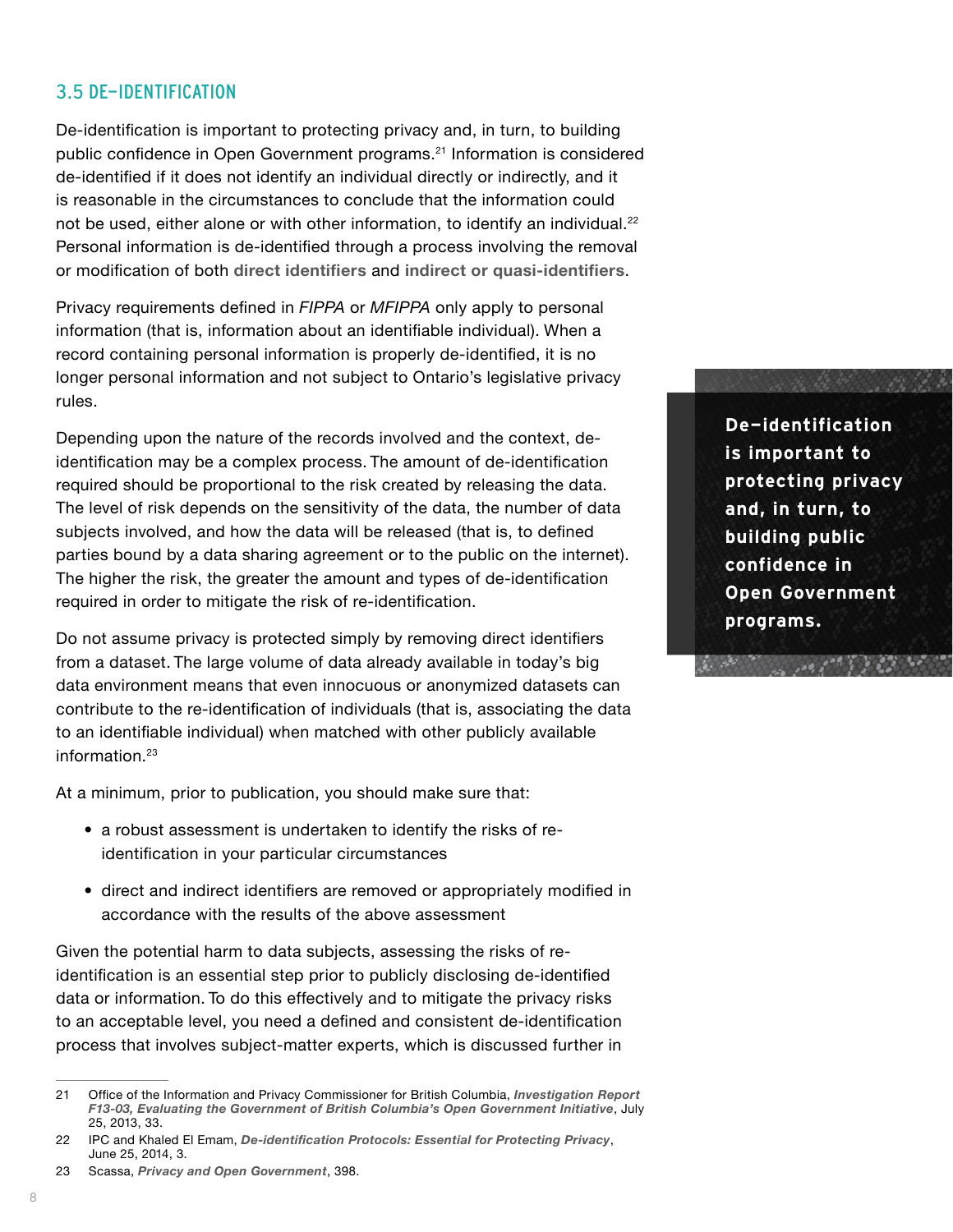<span id="page-10-0"></span>the following section. The IPC's *[De-identification Guidelines for Structured](https://www.ipc.on.ca/wp-content/uploads/2016/08/Deidentification-Guidelines-for-Structured-Data.pdf) [Data](https://www.ipc.on.ca/wp-content/uploads/2016/08/Deidentification-Guidelines-for-Structured-Data.pdf)* provides additional information about related processes and required analysis.

#### 4. ADDRESS PRIVACY PROACTIVELY

To maximize open by default and public engagement, you need to proactively minimize the impact on privacy and ensure compliance with relevant privacy legislation. The best way to do this is to embed privacy protection so that it becomes part of the core functionality of your Open Government services. Consider privacy issues as you design, implement, and monitor your activities to ensure privacy risks are identified and appropriately addressed. There may be instances when the risks to privacy are too great to proceed with an Open Government activity.

Outlined below are key factors to help you proactively protect privacy as you advance your Open Government agenda.

#### <span id="page-10-1"></span>4.1 PRIVACY PROTECTION FRAMEWORK

To ensure your institution meets its legislative privacy obligations, consider:

- including a requirement in your Open Government policy, by-law, mission, action plan, or other guiding instrument to protect privacy and comply with applicable legislation
- establishing a governance framework with defined accountability and decision-making for privacy protection
- ensuring your Open Government licence defines conditions or prohibitions related to the use of personal information
- engaging the appropriate parties to identify and address privacy risks, such as representatives from program, legal, privacy, information technology, security, and communications areas, as well as deidentification experts, as needed
- defining the roles and responsibilities for protecting privacy for each party involved in your Open Government program, including **[third](#page-12-1)[party service providers](#page-12-1)**
- creating and consistently following a process that enables you to effectively identify data and information that:
	- $\circ$  should not be proactively disclosed (that is, define the exceptions to open by default)
	- $\circ$  needs to be de-identified prior to publication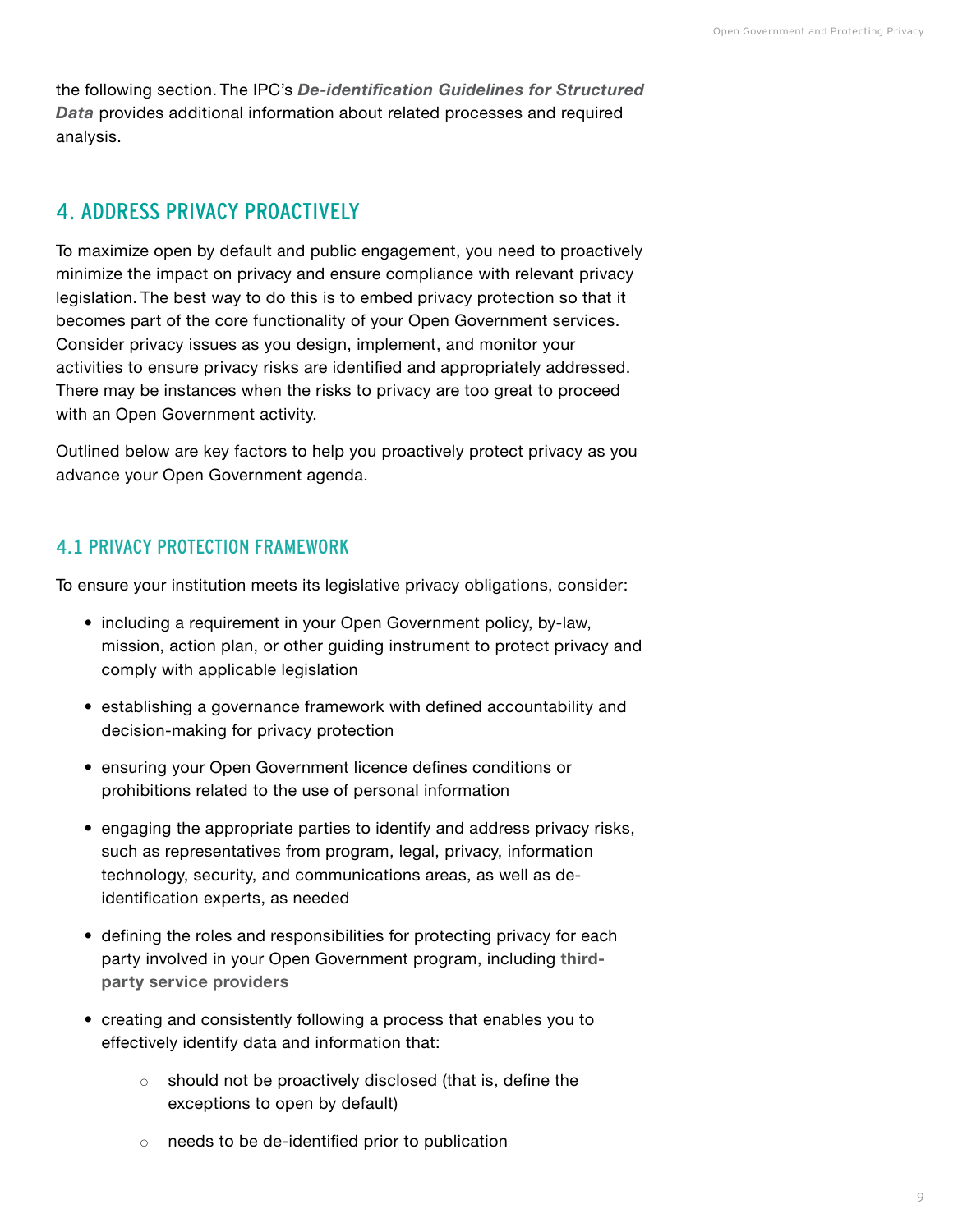- <span id="page-11-0"></span>• developing a de-identification process and ensuring that it is done by trained and knowledgeable parties:
	- $\circ$  determining the appropriate de-identification methodology, techniques, and tools to use in the circumstances
	- $\circ$  evaluating re-identification risks prior to publication, as well as periodically on an ongoing basis to determine if that risk has changed
- defining a privacy breach response protocol
- implementing audit procedures to determine if your privacy protective measures, including de-identification, are effective, current, and being followed
- defining a process to **[monitor and evaluate](#page-14-1)** your Open Government program to ensure it protects privacy and complies with applicable privacy legislation

#### 4.2 TRAINING

Regular and ongoing training in protecting privacy is vital to the success of Open Government. Appropriate and effective training builds capacity and enables your staff and third-party service providers to comply with privacy legislation and policies, and to make informed decisions about when and how to:

- appropriately limit the collection, use and disclosure of personal information when engaging with the public
- protect privacy when publishing data and information

The City of Toronto's 2015 staff survey on Open Government identified privacy as a top barrier to openness.<sup>24</sup> Privacy training for all parties involved with your Open Government initiative, including your decision-makers, can help ensure they understand when privacy is a legitimate concern and when it is not.

It is important that privacy not be mistakenly viewed as an impediment to Open Government. For example, sometimes **[business](#page-3-6)**, property, or other information is incorrectly identified as personal information. With adequate training, you can ensure that these misunderstandings are corrected and do not impede the progress of your program. In addition, proper documentation defining your institution's **[privacy protection framework](#page-10-1)** is an essential prerequisite and tool for training.

<sup>24</sup> City of Toronto, *[Open Government Staff Survey](http://www1.toronto.ca/City Of Toronto/City Clerks/Corporate Information Management Services/Files/pdf/O/Open Government Staff SurveyForWeb.pdf)*, 2015.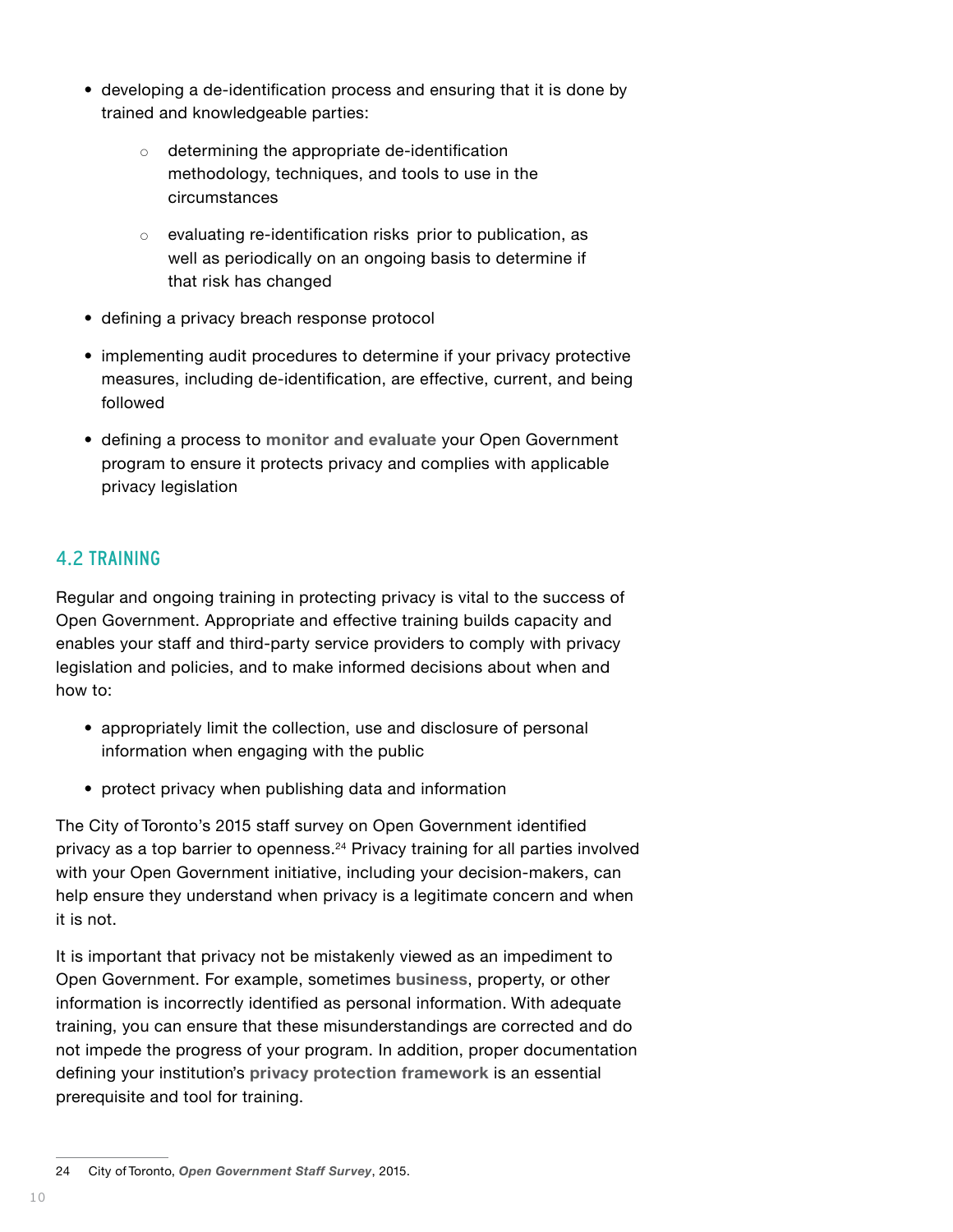#### <span id="page-12-0"></span>4.3 PRIVACY IMPACT ASSESSMENTS

Undertaking a privacy impact assessment (PIA) on your Open Government activities can help you proactively address privacy. A PIA is a risk management tool used to identify the actual or potential impacts that a proposed or existing information system, technology, program, process, or other activity may have on an individual's privacy.<sup>25</sup> By completing a PIA, you should be able to:

- determine whether your activity needs to involve personal information
- identify the privacy risks and take action to address them prior to implementation
- determine your legal authority to collect, use and disclose personal information
- demonstrate due diligence and evidence of compliance needed to support informed decision-making

Neither *FIPPA* or *MFIPPA* require that institutions complete a PIA. However, PIAs are widely recognized as a best practice. It is an essential tool in the analysis of privacy implications associated with information management and technology systems, programs, and applications, including those related to Open Government.

#### <span id="page-12-1"></span>4.4 THIRD-PARTY SERVICE PROVIDERS

To enable some of your Open Government activities, you may need or want to engage third-party service providers. When you outsource a service or activity, your institution continues to be accountable for complying with applicable privacy legislation. You cannot contract out or avoid your privacy obligations through the use of a service provider. You also cannot require your service provider to do something that you would not be permitted to do.

To the greatest extent possible, you should enter into agreements with your service providers that define their duties and responsibilities to protect privacy. Your contracts need to address compliance with legislation, custody and control of personal information, appropriate security measures, data location, response to privacy breaches, audits, use of sub-contractors, staff training, and dispute resolution.<sup>26</sup>

If you want to use third-party services but do not have the ability to define the terms of service (discussed further in the following section) you should determine whether such services are appropriate to use, given the sensitivity of the information involved and the privacy risks.

<sup>25</sup> IPC, *[Planning for Success: Privacy Impact Assessment Guide](https://www.ipc.on.ca/wp-content/uploads/2015/05/Planning-for-Success-PIA-Guide.pdf)*, May 2015, 2.

<sup>26</sup> IPC, PC12-39, *[Reviewing the Licensing Automation System of the Ministry of Natural](https://www.ipc.on.ca/wp-content/uploads/2016/08/Reviewing-the-Licensing-Automation-System-of-the-Ministry-of-Natural-Resources-A-Special-Investigation-Report-PC12-39.pdf)  [Resources: A Special Investigation Report](https://www.ipc.on.ca/wp-content/uploads/2016/08/Reviewing-the-Licensing-Automation-System-of-the-Ministry-of-Natural-Resources-A-Special-Investigation-Report-PC12-39.pdf)*, June 2012, 7–8.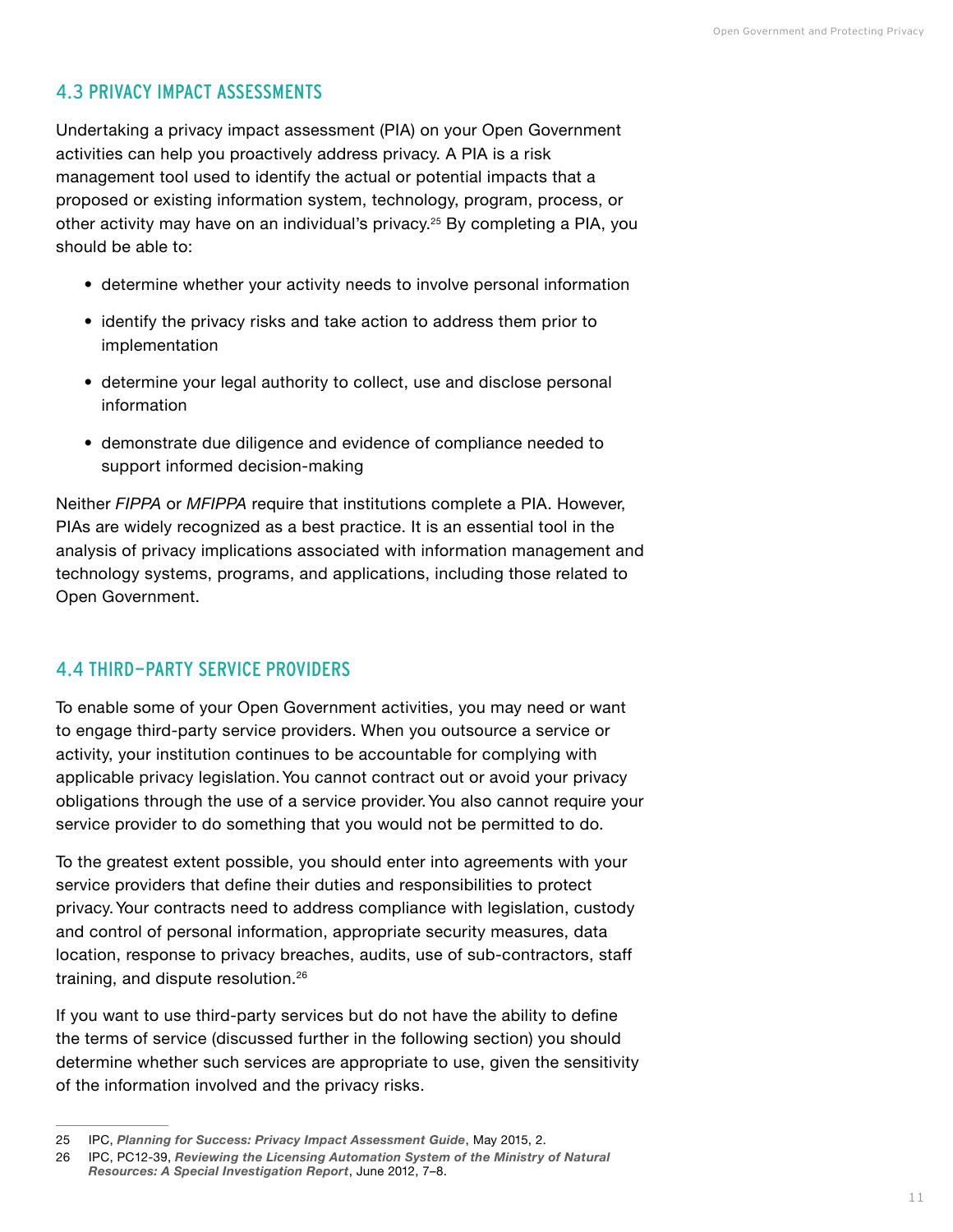#### <span id="page-13-1"></span><span id="page-13-0"></span>4.5 TRANSPARENCY

For Open Government to be successful, you must be transparent about the collection, use and disclosure of personal information by your institution and other parties. This is particularly important because some users may not be aware of what they reveal when they enter digital environments.<sup>27</sup>

Both *FIPPA* and *MFIPPA* include an obligation to provide a notice of collection that explains your legal authority for the collection, the purposes for which the personal information will be used, and contact information of someone in your institution who can answer questions about the collection.<sup>28</sup>

You should also be transparent about:

- how your systems, applications, and services work (for example, the collection of cookies, use of web analytics, security measures, etc.)
- your privacy policies and practices
- what data or information you collect, use, retain and disclose, the sources/recipients, and for what purposes
- how you analyze and aggregate the data and information and for what purposes
- your use of third-party services and potential privacy risks
- alternative ways to communicate with your institution or participate in an activity
- the steps users can take to protect their personal information
- how users may access and correct their personal information
- how users may submit a complaint about how their personal information is collected, used and disclosed, and how you will deal with it

When designing your Open Government activities, ensure this information is clear and accessible so individuals can make informed choices about if, or how, they want to participate and what personal information they want to reveal.

Transparency is particularly important when third-party service providers are involved. Be aware that if you use a free web-based service or other third-party service where you cannot define the terms of use, you may be exposing your users to privacy risks.

<sup>27</sup> Jonas and Harper, "**[Open Government: The Privacy Imperative](http://jeffjonas.typepad.com/Open_Government_ch29_Sampler.pdf)***,*" 322.

<sup>28</sup> Section 39(2) of *FIPPA* and 29(2) of *MFIPPA*.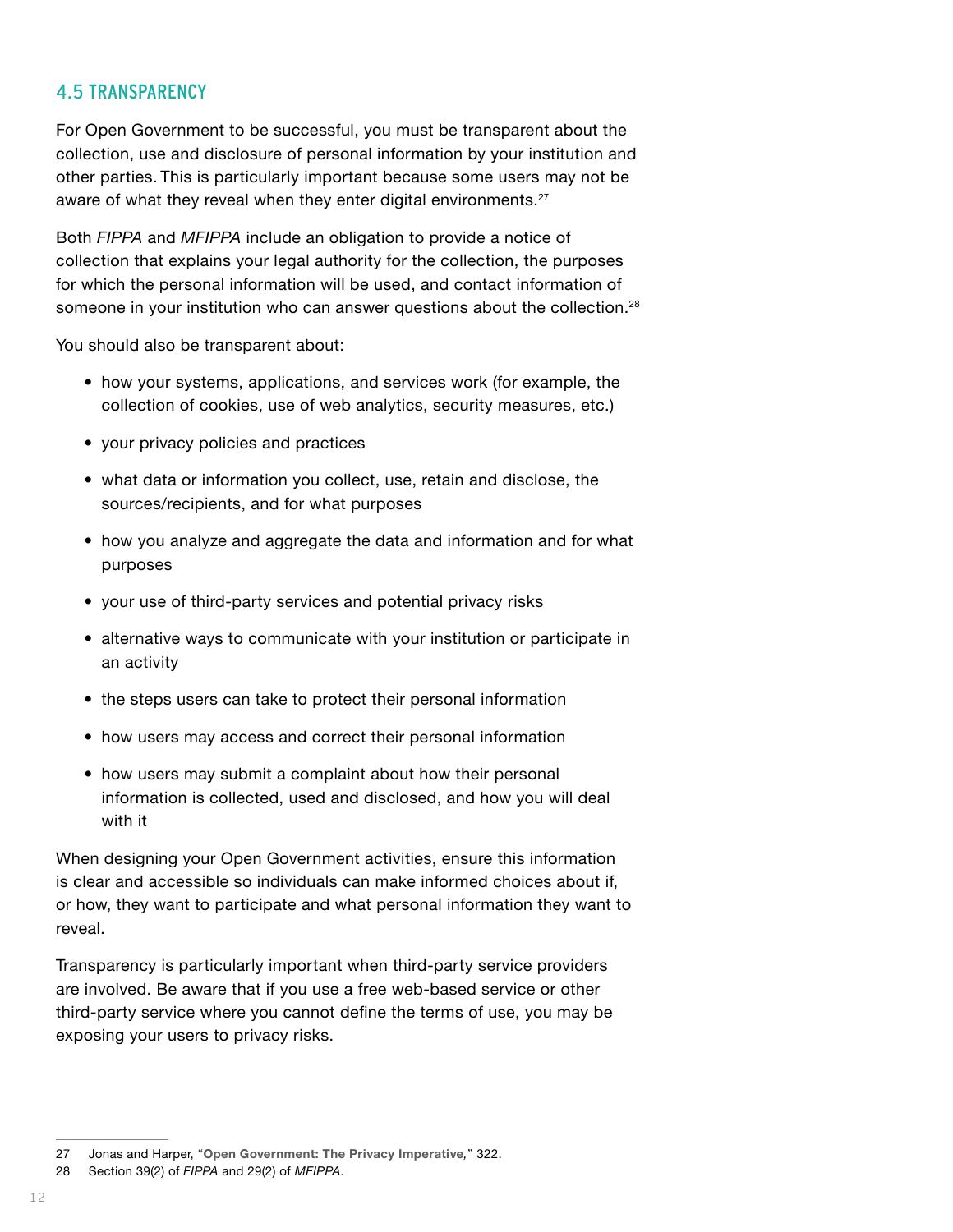<span id="page-14-0"></span>Individuals may make incorrect assumptions about privacy protection if an institution utilizes social media to engage with them. They may not understand that online transactions and activities leave a data trail or that social media companies compile user-generated data, and then use or share this information in ways that may not be clear to them. Some individuals disclose their personal information willingly on social media sites without fully understanding the way their information is used, or the associated privacy risks.29

To achieve the full benefits of Open Government you need to facilitate the public's participation. Educating the public about your Open Government program supports this objective. Individuals need to understand the nature of digital technologies and the internet, and how their personal information is collected, used and disclosed by you and others.<sup>30</sup>

For example, using social media to engage the public about an issue or service as part of your Open Dialogue activities may involve soliciting as well as disseminating information. In such situations, there may be the potential for the collection of personal information. You should provide notice of collection and inform your users about the use of third-party service providers and potential privacy risks in a manner that is in keeping with the nature and practices of the social media used. For example, consider dialogue boxes or interactive tools that explain how the information will be used or disclosed; use of banners and other alerts, advertisement services, and reminder messages; and links to service providers' privacy policies.

#### <span id="page-14-1"></span>4.6 ONGOING REVIEW

As your Open Government program expands and evolves you will need to refresh, re-assess, monitor, and evaluate your activities to ensure they continue to have value to both the public and your institution. Periodic reviews of the effectiveness of your privacy policies and practices is an important part of that evaluation process. Over time many factors can change that impact privacy including the type of information involved, nature of your users, and the capacity of technology. In addition, you should always review your practices if there is a **[privacy breach](#page-4-2)** or other suspicious activity and take steps to address new risks.<sup>31</sup>

**Proactively integrating privacy into your design and implementation will help you anticipate and effectively address privacy risks.**

いんだん

<sup>29</sup> *[Privacy and Social Media in The Age Of Big Data](http://www.parl.gc.ca/content/hoc/Committee/411/ETHI/Reports/RP6094136/ethirp05/ethirp05-e.pdf)*, Report of the Standing Committee on Access to Information, Privacy and Ethics, April 2013, 8.

<sup>30</sup> Open Government Partnerships, *[Establish a programme of public education about](http://www.opengovguide.com/commitments/establish-programme-public-education-protecting-personal-information/)  [protecting personal information](http://www.opengovguide.com/commitments/establish-programme-public-education-protecting-personal-information/)*, Open Government Guide (online).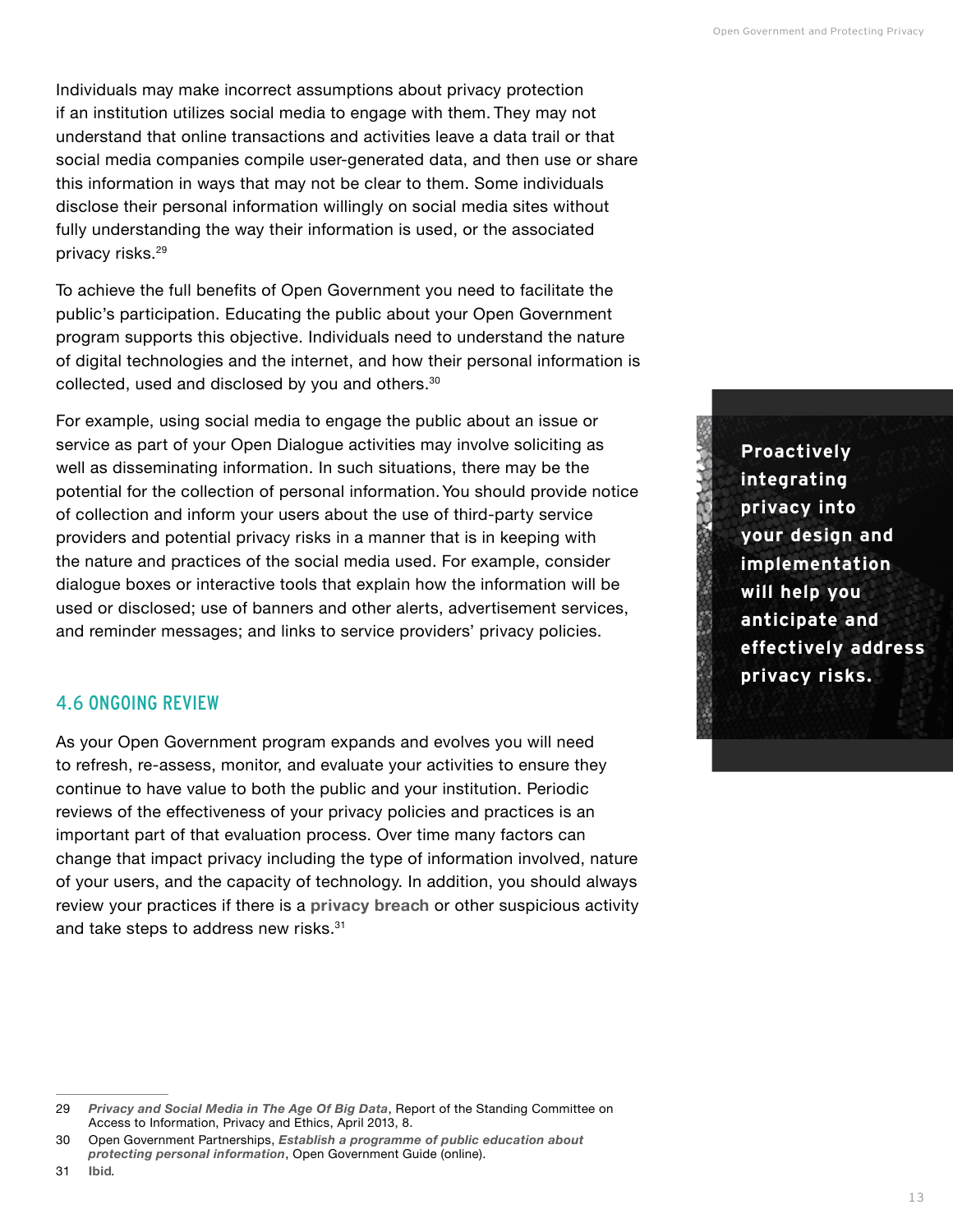### 5. CONCLUSION

Government transparency and access to data and information are vital ingredients for a free and functioning democratic society. Without them, the public cannot participate meaningfully or hold government accountable.

The protection of privacy is essential to maintaining the public's trust and for Open Government to succeed.<sup>32</sup> Far from privacy being a barrier to Open Government, privacy requirements can help drive the need for institutions to identify their information assets, to understand the types of information they hold, and to develop appropriate governance.<sup>33</sup>

It is important to embed privacy protection into your Open Government initiative. Proactively integrating privacy into your design and implementation will help you anticipate and effectively address privacy risks. It is also important for your Open Government program itself to be transparent.<sup>34</sup>

<sup>32</sup> Kieron O'Hara, *[Transparent Government, Not Transparent Citizens: A Report on Privacy](https://www.gov.uk/government/uploads/system/uploads/attachment_data/file/61279/transparency-and-privacy-review-annex-a.pdf)  [and Transparency for the Cabinet Office](https://www.gov.uk/government/uploads/system/uploads/attachment_data/file/61279/transparency-and-privacy-review-annex-a.pdf)*, 1–2.

<sup>33</sup> Dr. Elizabeth Coombs, *[Privacy and the NSW Government open data initiative](http://www.ipc.nsw.gov.au/sites/default/files/file_manager/Privacy_Commissioners_open_data_forum_speech_November_2013_ACC.pdf)*, Open Data Forum, Speech, November 11, 2013.

<sup>34</sup> O'Hara, *[Transparent Government, Not Transparent Citizens](https://www.gov.uk/government/uploads/system/uploads/attachment_data/file/61279/transparency-and-privacy-review-annex-a.pdf)*, 1–2.